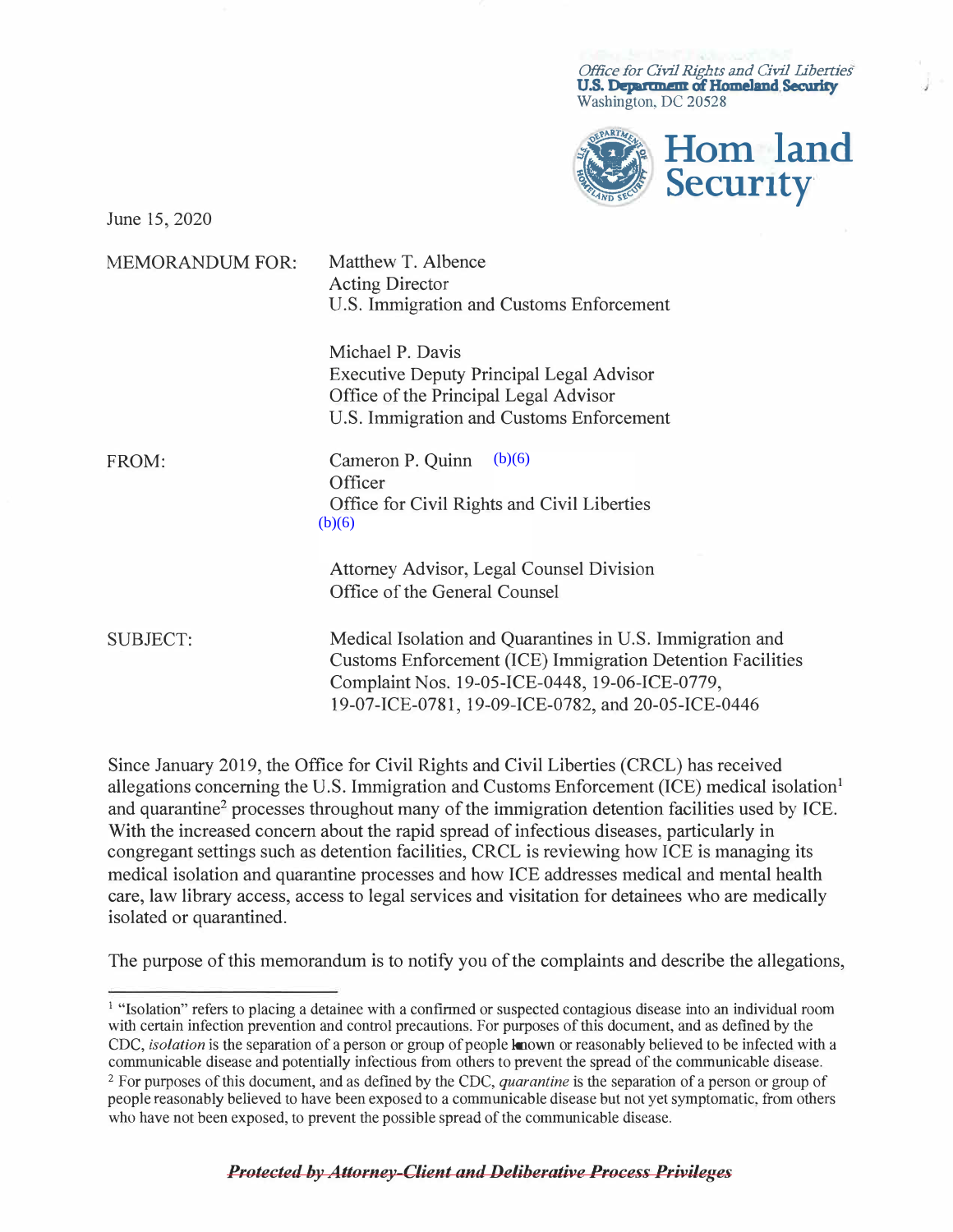inform you that, consistent with its authority described below, CRCL will retain the complaints for investigation, and to explain how CRCL will work with ICE during our investigation.

As part of this investigation, consistent with its authority described in the CRCL and Scope of Review sections of this memorandum, CRCL will examine the allegations discussed below. Because the matters raise similar issues, CRCL will also look at the detention and care of medically isolated or quarantined individuals more generally to determine if the individual allegations are indicative of systemic civil rights and civil liberties problems. In order to accomplish this broad review, CRCL will:



# **Complaints**

*Complaint No. 19-05-ICE-0448[3](#page-1-0)*

On February 14, 2019, CRCL received correspondence from  $(b)(6)$  on behalf of her , a detainee at the Pine Prairie Detention Center in Pine Prairie, Louisiana. In her correspondence, Ms.  $(b)(6)$  alleged that she was unable to see her client because he had been quarantined for a suspected mumps and measles outbreak. Because of the quarantine, Ms.  $(b)(6)$  requested additional time (10 days) to prepare Request for Reinterview or Reconsideration (RFR). client,  $(b)(6)$ a. In her correspondence, Ms.  $(b)(6)$ <br>d been quarantined for a suspected<br> $(b)(6)$  requested additional time (10)  $Mr. (b)(6)$ 

*Complaint No. 19-06-ICE-0779*

On March 25, 2019, CRCL received an email referral from DHS OIG regarding (b)(6) , a detainee at Folkston ICE Processing Center (FIPC) in Folkston, Georgia. In a<br>e OIG on March 19, 2019, Mr.  $(b)(6)$  claimed that the facility was quarantined phone call to the OIG on March 19, 2019, Mr.  $(b)(6)$ for three weeks and that the detainees were not tested, nor were they allowed to have visitation.  $Mr. (b)(6)$  also alleged that callers inquiring about the quarantine were not given any information. On March 25, 2019, CRCL received an email referral from DHS OIG regarding (b)(6)<br>
(b)(6) and detainee at Folkston ICE Processing Center (FIPC) in Folkston, Go<br>
phone call to the OIG on March 19, 2019, Mr. (b)(6) claimed t

<span id="page-1-0"></span> $\overline{a}$  $3$  In July 2019, CRCL opened this complaint as a short form and requested documents from ERO related to Mr.<br>(b)(6) second to councel while quarantined. Upon require of the requested documents CBCL determined

access to counsel, while quarantined. Upon receipt of the requested documents, CRCL determined that further inquiry was needed, and that this complaint should be retained for this memo.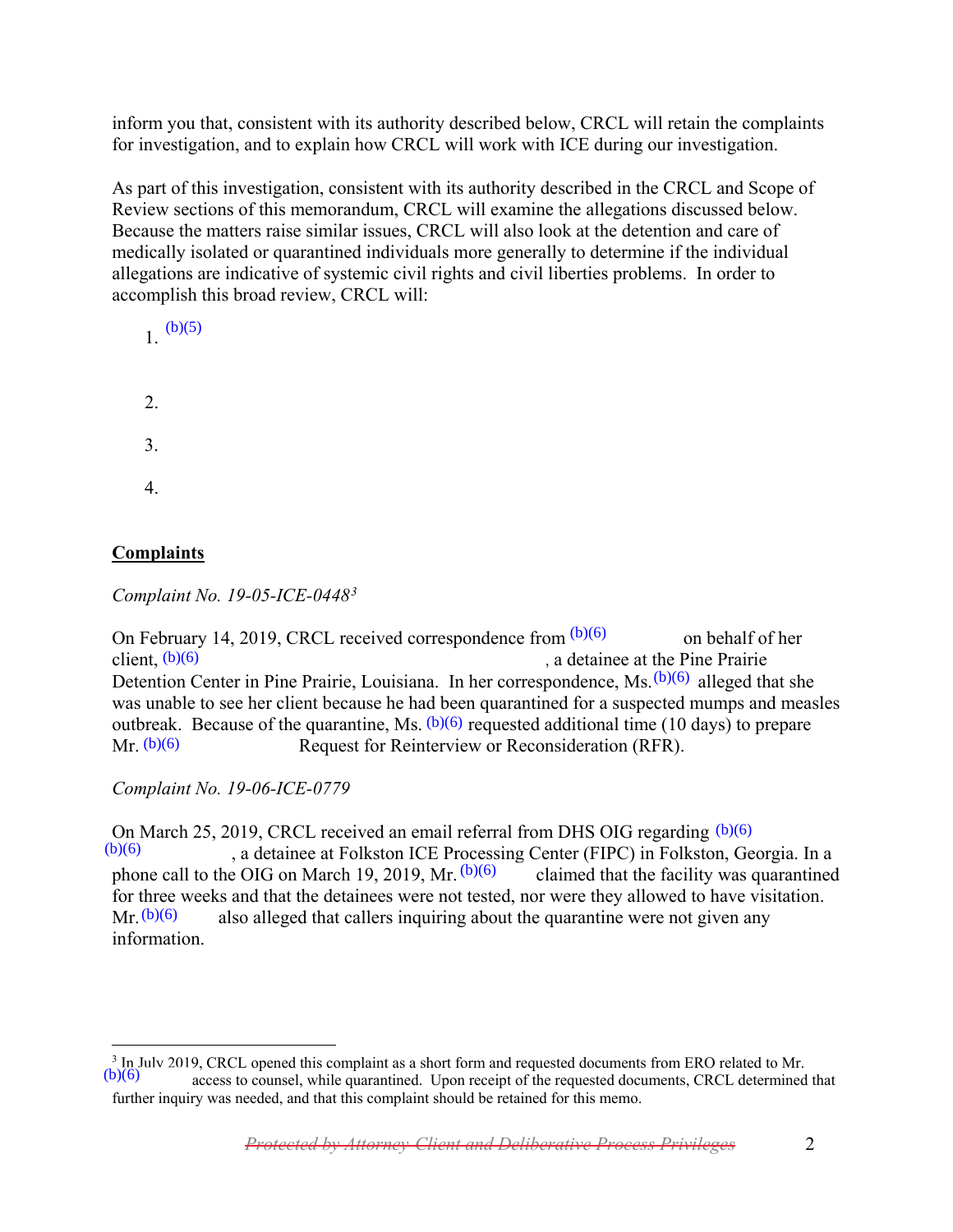### *Complaint No. 19-07-ICE-0781*

On April 8, 2019, CRCL received an email referral from DHS OIG regarding Mr.  $(b)(6)$ , a detainee at the La Palma Correctional Center in Eloy, Arizona. alleged he was quarantined and was unable to go to the law library. Mr. stated that on March 30, 2019, he was placed in quarantine due to a mumps outbreak at the facility. Additionally, Mr.  $(b)(6)$  stated that he needed to go to the law library to work on a case brief to be sent to the Board of Immigration Appeals by April 16, 2019. stated that he was not allowed to go to the law library wearing a mask, despite the fact that other detainees were allowed to go to visitation wearing masks.  $(b)(6)$  $Mr. (b)(6)$  $Mr. (b)(6)$ 

## *Complaint No. 19-09-ICE-0782*

On June 4, 2019, CRCL received an email correspondence from the DHS OIG regarding , a detainee at the Port Isabel Service Processing Center in Los Fresnos, Texas. Mr.  $(b)(6)$  alleged that he was placed on quarantine for mumps. Additionally, he alleged that he was informed that after receiving his second shot he could be released to general population. Mr.  $(b)(6)$  alleged he received his second shot one week ago (as of June 3, 2019) and was not released to general population. He alleged that due to being in quarantine, he missed his first court date on May 8, 2019.  $Mr(b)(6)$ 

### *Complaint No. 20-05-ICE-0446*

On February 4, 2020, CRCL received an OIG email referral from  $\frac{(b)(6)}{(6)}$  on behalf of an ICE detainee at the South Louisiana Detention Center in Basile, Louisiana. Ms.  $\frac{(b)(6)}{(6)}$  alleged that a woman tested positive f an ICE detainee at the South Louisiana Detention alleged that a woman tested positive for the coronavirus and was isolated, but the woman who arrived with her was not isolated and is in general population. Ms.  $(b)(6)$  said face masks were provided to some of the detainees by said face masks were provided to some of the detainees but not all of them.[4](#page-2-0)  $(b)(6)$ Center in Basile, Louisiana.  $Ms.(b)(6)$ 

## **CRCL**

*CRCL mission*. CRCL supports the Department's mission to secure the Nation while preserving individual liberty, fairness, and equality under the law. CRCL integrates civil rights and civil liberties into all the Department's activities:

- Promoting respect for civil rights and civil liberties in policy creation and implementation by advising Department leadership and personnel, and state and local partners;
- Communicating with individuals and communities whose civil rights and civil liberties may be affected by Department activities, informing them about policies and avenues of redress, and promoting appropriate attention within the Department to their experiences and concerns;

<span id="page-2-0"></span> $\overline{a}$ <sup>4</sup> The detainee also that the food in the facility has worms. CRCL will not be investigating this issue in this investigation.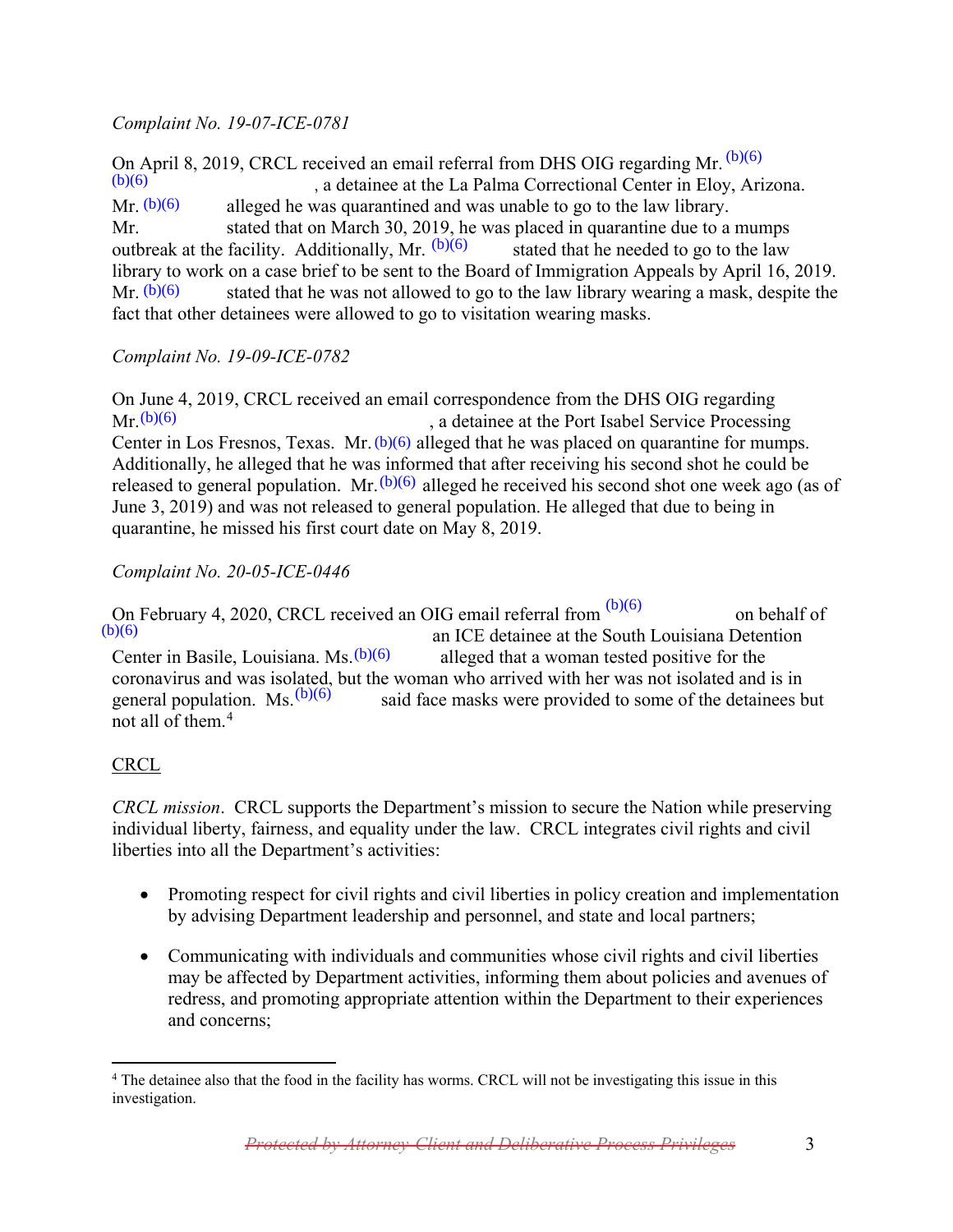- Investigating and resolving civil rights and civil liberties complaints filed by the public regarding Department policies or activities, or actions taken by Department personnel;
- Leading the Department's equal employment opportunity programs and promoting workforce diversity and merit system principles.

*CRCL authorities*. Under 6 U.S.C. § 345 and 42 U.S.C. § 2000ee-1, CRCL is charged with investigating and assessing complaints against DHS employees and officials of abuses of civil rights, civil liberties, and profiling on the basis of race, ethnicity, or religion. In investigating complaints, if CRCL believes that the complaints raise similar issues, CRCL may look into whether there are systemic problems that justify a broader investigation. Pursuant to its authority under 6 U.S.C. § 345(a)(3), CRCL shall assist components to "periodically review Department policies and procedures to ensure that the protection of civil rights and civil liberties is appropriately incorporated into Department programs and activities."<sup>[5](#page-3-0)</sup> Additionally, pursuant to DHS Delegation Number 19003, issued October 26, 2012, the Secretary has delegated to the Officer of CRCL the authority to "assess new and existing policies throughout the Department for the policies' impact on civil rights and civil liberties" and "review . . . programs within any Component to ensure compliance with standards established by the Officer for CRCL to protect civil rights and civil liberties." The procedures for CRCL investigations and the recommendations they may generate are outlined in DHS Management Directive 3500, DHS Instruction 046-01-001, and DHS Instruction 046-01-002.

*Access to information*. 42 U.S.C. § 2000ee-1(d) grants CRCL access to the "information, material, and resources necessary to fulfill the functions" of the office, including the complaint investigation function. Management Directive 3500 further authorizes CRCL to:

- "Notify<sub>[]</sub> the relevant DHS component(s) involved of the matter and its acceptance by CRCL, and whether the matter will be handled by CRCL or by the component organization";
- "Interview<sup>[]</sup> persons and obtain<sup>[]</sup> other information deemed by CRCL to be relevant and require[e] cooperation by all agency employees"; and
- "Access<sup>[]</sup> documents and files that may have information deemed by CRCL to be relevant."

Further guidance is contained in DHS Instruction 046-01-002, and, pursuant to § 3.3 of ICE Directive 8010.l, "Administration and Management of Inquiries from the Office for Civil Rights and Civil Liberties," this is a request for information or assistance. Under § 3.3 of Directive 8010.1, ICE will provide the requested information and materials to CRCL within the specified timeframe, and not edit or otherwise limit review of the information that is responsive to CRCL's

<span id="page-3-0"></span> $\overline{a}$ <sup>5</sup> In addition, pursuant to 42 U.S.C. § 2000ee-1(a)(2), CRCL has the authority to "periodically investigate and review department, agency, or element actions, *policies, procedures, guidelines,* and related laws and their implementation to ensure that such department, agency, or element is adequately considering privacy and civil liberties in its actions" (emphasis added).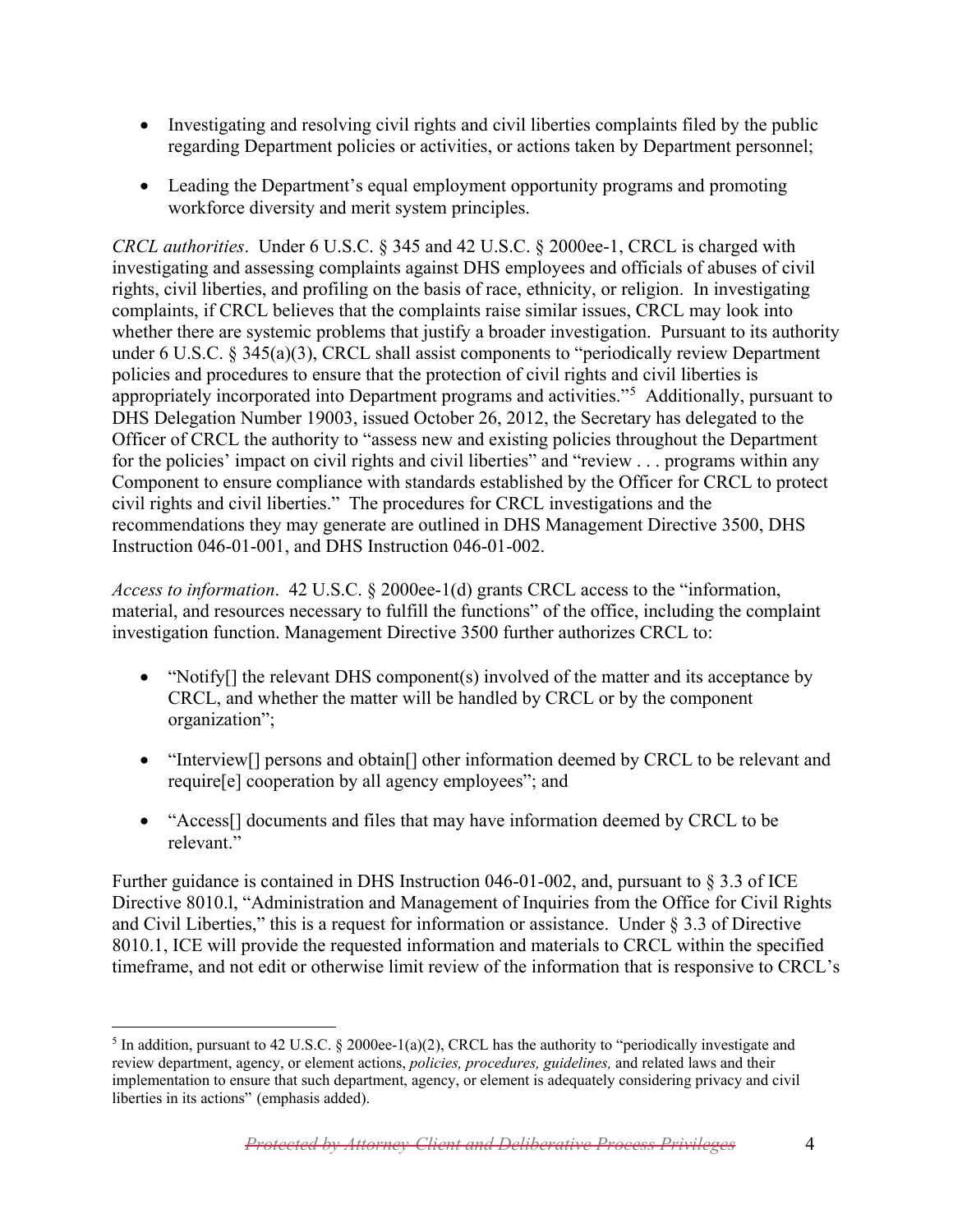request. Pursuant to  $\S 2$  of Directive 8010.1, CRCL understands that this request will be handled by the appropriate ICE program office.

*Reprisals forbidden*. In addition, 42 U.S.C. § 2000ee-1(e) forbids any Federal employee to subject a complainant or witness to any "action constituting a reprisal, or threat of reprisal, for making a complaint or for disclosing information to" CRCL in the course of this investigation. This memorandum and the accompanying request for documents and information are issued pursuant to these authorities.

*Privilege and required transparency*. Our communications with ICE personnel and documents generated during this review, particularly the final report, will be protected to the maximum extent possible by attorney-client and deliberative process privileges. Under 6 U.S.C. § 345(b), however, we submit an annual report to Congress—also posted on CRCL's Web site—that is required to detail "any allegations of [civil rights/civil liberties] abuses . . . and any actions taken by the Department in response to such allegations."

We look forward to working with your staff on this matter and will report back to you on our findings and any recommendations.

### SCOPE OF REVIEW

The purpose of our review is to: determine if the allegations in the complaints can be verified or disproven; determine whether the facts we find suggest that the Constitution, a federal statute, or a Departmental policy has been violated; and to determine what steps, if any, should be taken by ICE to address the complaints, both individually (if the problem is ongoing) and as a matter of policy. This review will also examine the additional areas specified above for similar concerns related to protection of civil rights and civil liberties. It is our goal to produce a report that will assist you in making ICE the best agency possible.

#### QUESTION(S) PRESENTED

 $(b)(5)$ 

## INITIATING THE INVESTIGATION

CRCL has already taken steps to begin its investigation, which is assigned to Policy Advisor . We look forward to continuing to work together to determine all the facts surrounding this matter and if appropriate, the best way forward. If you have any questions, please do not hesitate to contact  $(b)(6)$  $\overline{(\overline{b})(6)}$  or by email at  $\overline{(\overline{b})(6)}$  $(b)(6)$ , Senior Policy Advisor, by phone at  $(b)(6)$